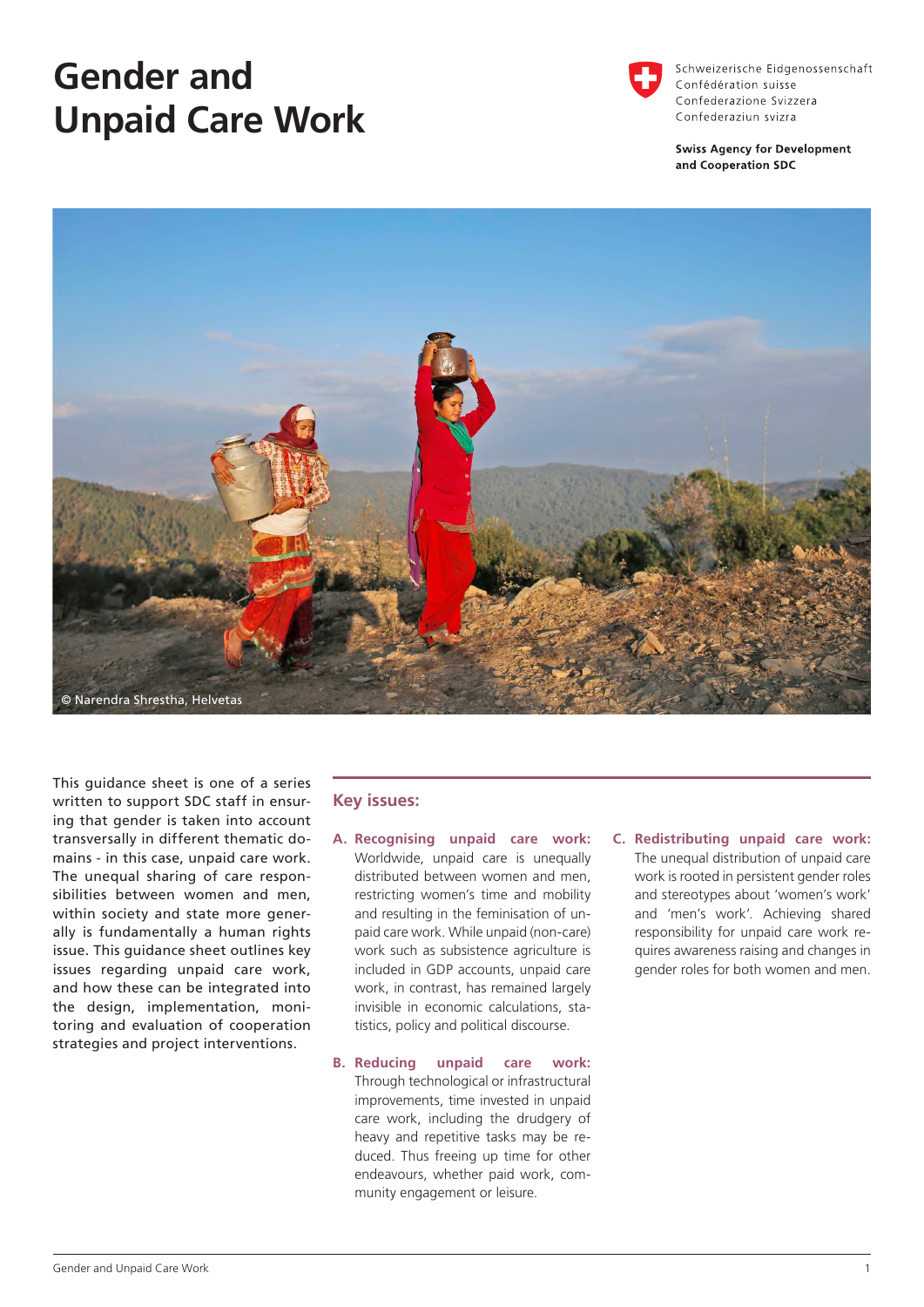#### **Key questions**

- $\rightarrow$  How can projects and programmes proactively respond to unequal distribution of unpaid care work between women and men, and between the family, the government and the private sector?
- $\rightarrow$  How would the envisaged project implementation modalities affect/be affected by women's unpaid care responsibilities?
- $\rightarrow$  How can the project ensure that it "does no harm" with its time investment requirements from women and men?

### **1 What is unpaid care work?**

Unpaid care work refers to work that contributes to meeting the basic physical and emotional needs of individuals, families and communities. It includes caring for children, elderly people and people who have fallen ill, as well as housework, preparing and cooking food, collecting firewood, fuel and water. Unpaid care work is central to human and social wellbeing. Care work is often unpaid, being performed without any explicit monetary reward for one's own family or community. These reproductive work is the basis for all other so called productive work. Though, care work can also be paid, being carried out by nurses, domestic workers, nannies, or carer in homes for older people.

Generally, **care is perceived as being women's work, whether it is paid or unpaid**: Worldwide, about 75% of the world's unpaid care work is carried out by women<sup>1</sup>. The unequal distribution of unpaid care work in a society is rooted in persistent gender roles and stereotypes, resulting a **distinction between "male breadwinners" and "female caregivers"**. It restricts women's time and mobility as well as their equal participation in social, economic and political life. Gendered norms shape also national policies on how care work is recognised and valued, and how the responsibilities between families, governments and the private sector are distributed. For example, the availability of quality and affordable child care services is critical for women's access to paid work and the balance between work and family life as well as their access to social security and pension.

While unpaid (non-care) work such as subsistence agriculture is included in calculations of gross domestic product (GDP) and systems of national accounts, **unpaid care work, in contrast, has remained largely invisible** in economic calculations, statistics, policy and political discourse.

Furthermore, paid care work is mostly carried out by women. With increased female labour force participation and household incomes, the demand for paid care work has augmented. There are more than 67 million domestic workers worldwide and 80% out of all domestic workers are women<sup>2</sup>. This growing demand along **the global care chain** attracts women to fill the gap by

migrating from rural to urban areas within countries and migrating from lower income to higher income countries. In addition, the demographic development in high income countries leads to growing care needs in elderly care. Hence, this economic sector can become a critical source of income and lead to the economic empowerment of women. However, income and compensation is often low, because paid care work is generally socially and economically not highly valued. In addition, care and domestic work usually takes place in isolated and private households and puts in particular women in vulnerable position. It can also increase the odds of human trafficking, and women find themselves often excluded of access to legal, health and psychosocial services.

Therefore, addressing the unequal sharing of care responsibilities between women and men within society and government more generally is not only fundamentally a human rights issue, but has also transformative potential tackling deeply rooted gender roles and stereotypes.

### **2 Unpaid care work in international rights framework**

The centrality of unpaid care to sustainable development and gender equality is **recognised in the Agenda 2030** (2015) (as target 5.4): "Recognize and value unpaid care and domestic work through the provision of public services, infrastructure and social protection policies and the promotion of shared responsibility within the household and the family as nationally appropriate."

Unpaid care work is also addressed in the **Convention on the Elimination of all Forms of Discrimination Against Wom-** **en (CEDAW)**, for example in point 8 of the General Recommendation 23 (1997): "Relieving women of some of the burdens of domestic work would allow them to engage more fully in the life of their communities. Women's economic dependence on men often prevents them from making important political decisions and from participating actively in public life. Their double burden of work and their economic dependence, coupled with the long or inflexible hours of both public and political work, prevent women from being more active."

Furthermore, in the **Convention on the Workers with Family Responsibilities (No.156, Art. 3)** (1983) unpaid care work is also stated. It sets out an integrated policy framework "…to enable persons with family responsibilities who are engaged or wish to engage in employment to exercise their right to do so without being subject to discrimination and, to the extent possible, without conflict between their employment and family responsibilities."

<sup>1</sup> https://unstats.un.org/unsd/gender/chapter4/chapter4.htm

<sup>2</sup> http://www.ilo.org/global/docs/WCMS\_209773/lang--en/index.htm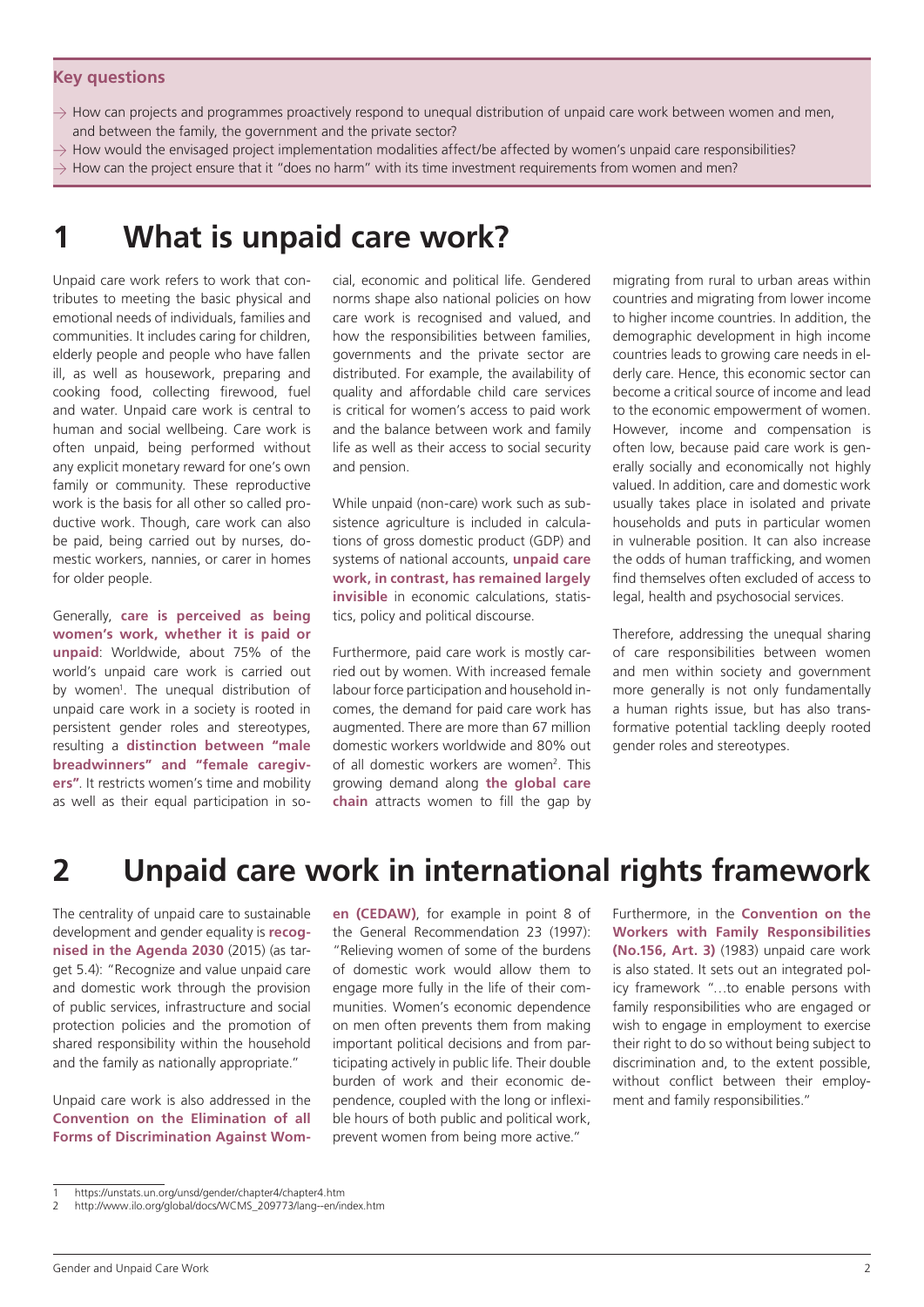### **3 Why analyse and address unpaid care work in development projects and programme interventions?**

The feminisation of caring responsibilities and the disproportionate time women spend on unpaid care work, as compared to men, **contributes to and reinforces gender-based inequalities**. Unpaid care work is a critical factor understanding structural constraints to women's empowerment. It has direct implications on women's ability to invest time in other economic, social and political activities, from paid employment to education, community engagement and leisure. It hampers women's ability to build up assets, agency, skills and voice and, thus, women's empowerment.

Many international development projects and programme rely heavily on **unpaid care work to support community activities**. Do development projects and programmes that engage community volunteers or labour contributions thereby add to women's workload and/or cause a redistribution of unpaid care work to other women or girls in the household? Do they exclude the particularly poor and weak – widows and handicapped – who cannot contribute labour and are thus sometimes excluded from benefits?

Furthermore, an overwhelming unpaid care work burden may make it impossible for women to participate in opportunities that may be available, for example, in the context of projects supporting women's economic empowerment. Even if the incentives to participate in such activities may be high, a lack of "free" time to invest may pose a constraint to fully benefitting from such kinds of initiatives. An analysis can highlight the **time constraints affecting women's participation** and the unpaid care work **contribution that underpins the economy and market systems**.

The point is not that these kinds of activities should be stopped, as they may indeed be valued as opportunities to gather, build solidarity, share and learn. However, an unpaid care work analysis can highlight these **"hidden costs" of development initiatives** and point to steps to take to respond in a way that contributes to women's empowerment.

Challenging relationships and assumptions is not only about how development projects and programme are designed, and the assumption that communities (and women in particular) will have time to invest in them. It is also about **tackling our own personal biases and reflecting on roles and distributions** within our own households and communities. Critical self-reflection is important to highlight unspoken and culturally-informed assumptions we may hold about the roles of women and men in care work in different societies.

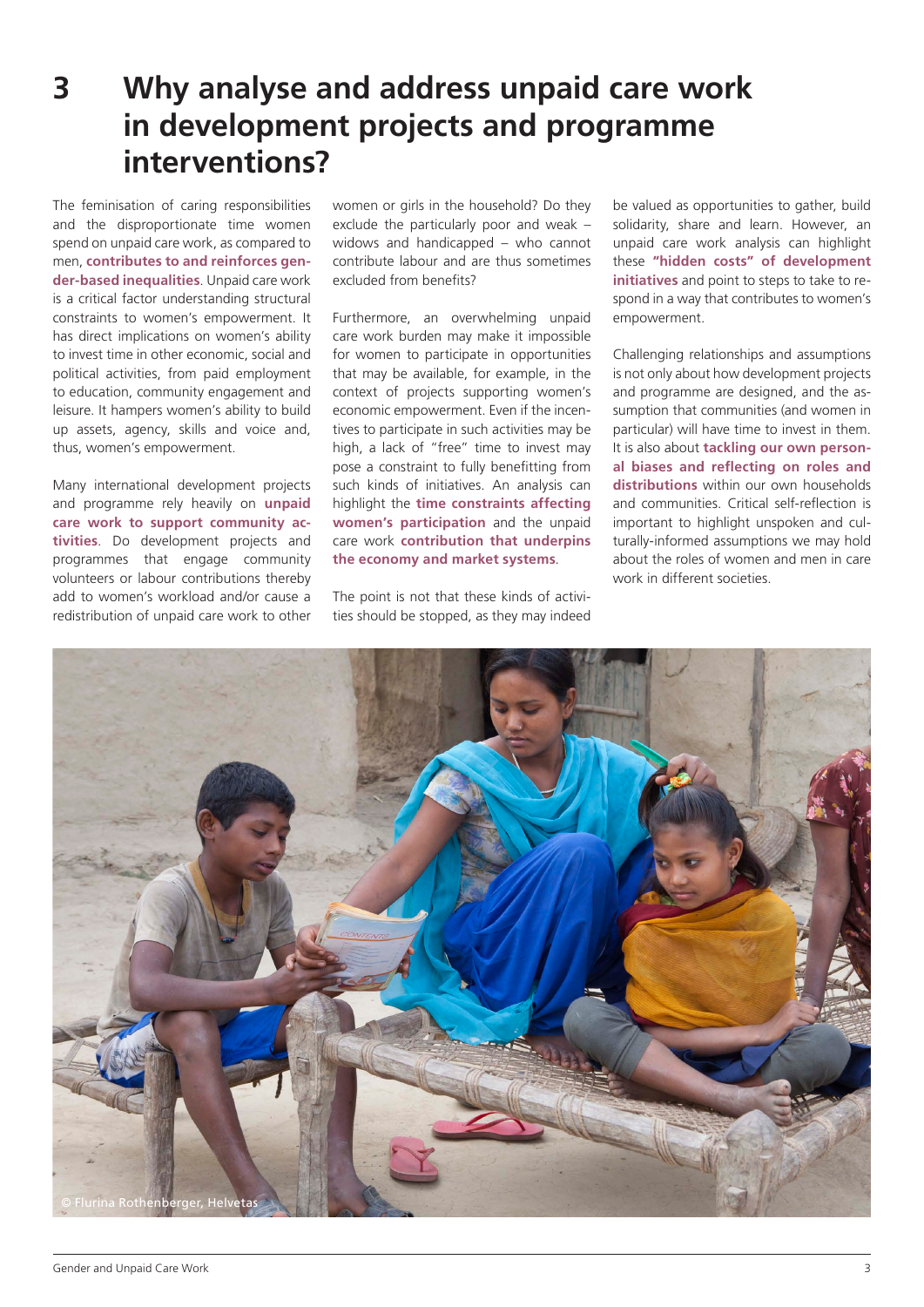# **4 Analysing unpaid care work**

There are two useful frameworks in analysing care work:

#### **4.1. The care diamond**

The "care diamond" illustrated in figure 1 is a useful way to analyse the distribution of care work among different institutions (Razavi, 2007). Even in contexts where families or households play the primary role in providing care, other institutions such as governments, community organisations and the private sector also play a role in the provision of care.

#### **4.2. The Triple R framework**

A way to address and incorporate unpaid care work into development projects and programmes is to categorise according along the **Triples R framework**, as follows. Note that these are not sequential but rather **mutually reinforcing**.



Figure 1: Care diamond







Addressing unpaid care work though the Triple R framework has important implications not only for women's economic empowerment, but also for women's **political engagement and women's representation in leadership and decision-making**, whether in households or cooperatives, companies, local councils or community based organisations: Recognizing, reducing and redistributing the burden of unpaid care work contributes to an understanding of shared responsibility *Recognition* of unpaid care work means that this work is "seen" and acknowledged/ valued by women and men, and by communities, governments and private sector actors. It means that it is recognised as "work", and as something that is of value both socially and economically. It also means recognising unpaid care work as a collective responsibility among women and men, and between citizens and governments and private sector actors. Recognition starts from a very simple accounting of how women and men spend their time (time use surveys) to the inclusion of such data and analysis in national statistics and social security systems at different levels (including development interventions).

*Reduction* of unpaid care work means that the time spent on unpaid care work is reduced for individual women and for society more generally. It also means reducing the drudgery of heavy and repetitive work, which can have serious physical and mental health consequences. This frees up time and energy for other activities. For example, unpaid care work would be reduced by having a clean water source closer to the house or through labour saving technologies such as washing machines, fuel efficient stoves, use of renewable energy for household tasks, electric grinding mill etc. The reduction of unpaid care work is often addressed through technological improvements and infrastructural development.

*Redistribution* of unpaid care work means that the responsibilities for unpaid care work are more fairly shared between women and men within families, among different people in communities and between families, government and private institutions. The key to redistribution is changing gender roles and stereotypes. One example of this is where male household members take on a greater share of housework and childcare, or where governments take on the responsibility to provide accessible, affordable and quality public services in the care sector, such as childcare, health services, elderly care homes, and primary education.

between women and men, and the family, the state and the private sector and enables women's representation through individual and collective action. Representation is not only about political representation but also economic empowerment such as having the opportunity to participate in remunerative activities outside of the house and gaining a self-controlled income. Indeed, economic empowerment may be considered a confidence builder and an enabler of political voice.

Understanding better the everyday realities of how women use their time will help to ensure that **development interventions are more appropriately designed**. Particularly for programmes that target women's economic or political empowerment, unpaid care work will likely be a significant constraint that needs to be taken into account.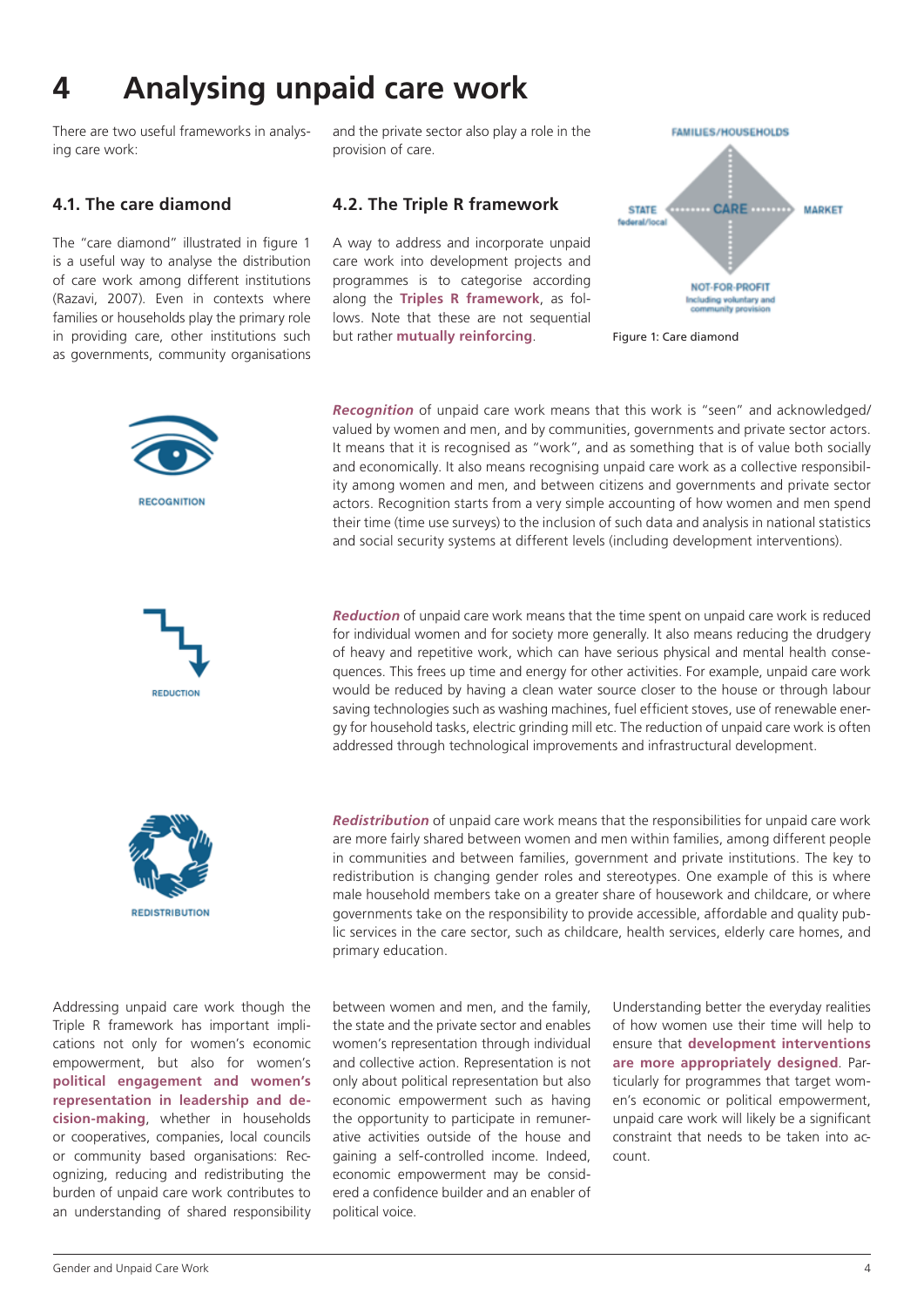#### **How to carry out an analysis of unpaid care work in development projects and programmes?**

A possible way to carry out an analysis of unpaid care work is by involving in a **two-step process**<sup>3</sup> – the first is collecting information from women and men participants on how they use their time. The method for this is a **time diary**, which includes a set of categories, such as work included in GDP calculations, unpaid care work, and other. The second method used is **participatory reflection-action discussion groups**, using the REFLECT method4. So rather than merely producing data of interest for researchers and policy-makers, the combined method emphasises a process by which the women and men participants themselves reflect on their own situation and take action individually and collectively. An analysis of the type, amount and distribution of unpaid care work **generates knowledge, evidence and awareness about the everyday realities of women and men's livelihoods and wellbeing**.

Data collected can be used for advocacy and for identifying concrete actions based on the analysis of the key time-consuming tasks. These are best **defined in dialogue** with the participants; they may suggest particular problems or solutions that projects and programmes could either support directly, or help seek other support – such as from the local government.



### **5 Addressing unpaid care work in development interventions**

#### **5.1. Integrating unpaid care work in the project cycle management**

Reflection on unpaid care work can be integrated at different points in the project cycle management. It is **particularly useful in an identification or inception phase**, to understand how a project or programme that might demand women's time investment would affect women's existing time

use situation. For example, interventions that require or imply a labour investment (i.e. road construction), significant time invested in dialogue and discussion (i.e. local governance, natural resource management), time invested in training (agriculture, skills development) or marketing products

will affect and be affected by the unpaid care work distribution.

An unpaid care work analysis is a useful **diagnostic tool** and can be complemented by more sector-specific analyses. Likewise, sector specific analysis – such as analysis of a

<sup>3</sup> For more on this method, please refer to the Unpaid Care Work: Practical Guidance on Analysis and Intervention (HELVETAS 2017) and the detailed guidance provided in the Action Aid and Oxfam unpaid care analysis listed in the references

REFLECT is an approach to adult learning and social change that builds on the work of Paolo Freire and participatory methodologies. See : http://www.participatorymethods.org/resource/pra-literacy-and-empowerment-reflect-method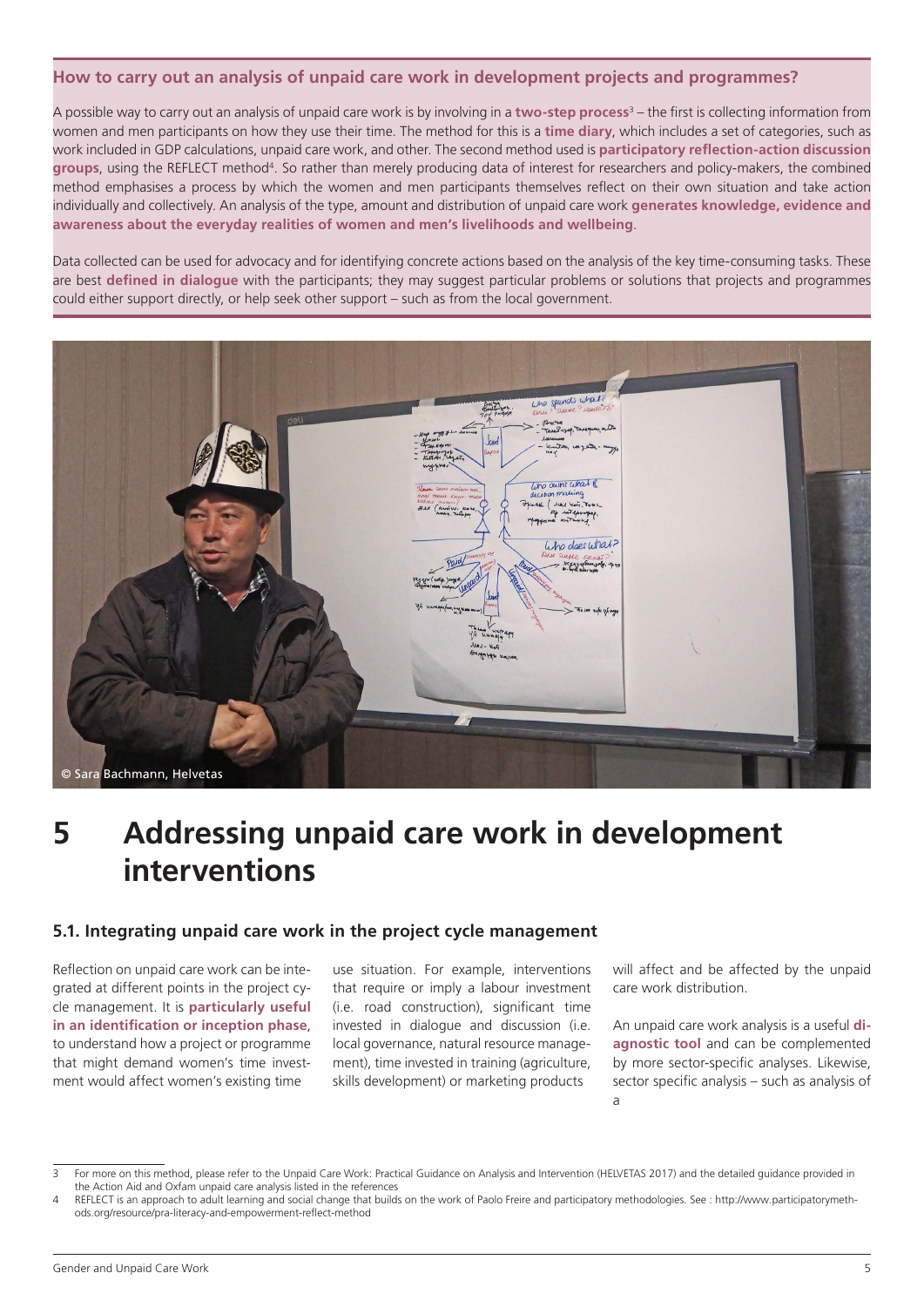particular value chain or public service could be adapted to integrate an unpaid care analysis. Such an integrated/mainstreamed approach is important because unpaid care

work, otherwise often invisible, underpins economic activities and compensates for a lack of public (or commercial) services in the care sector. Such analysis may also be

useful in pinpointing possible constraints to women's participation in project activities, such as lack of time and limited mobility due to unpaid care commitments.

### **5.2. Integrating unpaid care work in different sectors (transversal integration)**

There are many potential opportunities to shape projects and programmes in different sectors so that unpaid care work is recognised, drudgery is reduced and that the allocation of caring responsibilities is more equitably distributed. The options range from "technical fixes" to reduce drudgery to addressing the power dynamics behind issues of redistribution and representation.

| <b>Theme</b>                                          | Potential unpaid care work considerations and entry points                                                                                                                                                                                                                                                                                                                                                                                                                                                                                                                                                                                                                                                                                                                                                                                                                                                                                                                                                                                                                                                                                                                                                                                                          |
|-------------------------------------------------------|---------------------------------------------------------------------------------------------------------------------------------------------------------------------------------------------------------------------------------------------------------------------------------------------------------------------------------------------------------------------------------------------------------------------------------------------------------------------------------------------------------------------------------------------------------------------------------------------------------------------------------------------------------------------------------------------------------------------------------------------------------------------------------------------------------------------------------------------------------------------------------------------------------------------------------------------------------------------------------------------------------------------------------------------------------------------------------------------------------------------------------------------------------------------------------------------------------------------------------------------------------------------|
| <b>Market systems</b><br>development<br>J             | $\rightarrow$ Projects should consider the "invisible" unpaid care work that underpins particular market systems and<br>integrate this into market systems analysis, as well as the extension of unpaid care work into the sector in<br>different forms.<br>$\rightarrow$ Based on their analysis, projects should have to clarify how they could best tackle unpaid care work in the<br>market systems that are being addressed (see the Triple Rs for different options) and which permanent<br>actors have the incentive and capacities to get involved.<br>$\rightarrow$ Projects could analyse care as a service sector (with both paid and unpaid elements) and consider how the<br>market for care services could be facilitated to function more effectively, contribute to creating dignified<br>jobs and relieve some unpaid care work responsibilities hindering women from participating in market<br>activities.<br>$\rightarrow$ The relationship between unpaid care work and women's economic empowerment should be carefully an-<br>alysed to understand the current business models/cultures/practices and especially analysing the structural<br>barriers that hinder women being part of the market system or engage in/take a productive role. |
| <b>Vocational education</b><br>and skills development | $\rightarrow$ While providing child care services during trainings is relatively straightforward, the challenge is finding<br>a more sustainable solution that would allow women to take up employment opportunities following<br>trainings.<br>$\rightarrow$ Developing possible strategies, for self-employment as well as for becoming an employee, could be<br>included in VSD curricula.<br>$\rightarrow$ Projects could analyse care as a service sector (with both paid and unpaid elements) and consider offering<br>professional skills development, i.e. on child or elder care.<br>$\rightarrow$ Projects should consider women's engagement in unpaid care work and develop innovative strategies to<br>impart skills to women in the community.<br>$\rightarrow$ Important principles in this sector include equal wages for equal work, safe workplace or training place,<br>provision of temporary incentives for women to encourage their participation, provision of child care centre<br>or child minder, waive training cost for women, mobilising local ambassadors/role models to encourage<br>women in to the field.<br>$\rightarrow$ Projects should maintain a roster of skilled women labour and share it widely.                          |
| <b>Migration</b>                                      | $\rightarrow$ Projects should analyse the care chain in a migration context – how does labour migration affect the<br>unpaid care work distribution among those who remain behind?<br>$\rightarrow$ Projects should analyse how other work (i.e. non care work) is redistributed, particularly in cases whether<br>migration is predominantly practiced by one gender. For example, who takes over tasks that are often<br>performed by only women or men, such as (depending on the context) ploughing, irrigation water<br>management, etc                                                                                                                                                                                                                                                                                                                                                                                                                                                                                                                                                                                                                                                                                                                        |
| <b>Agriculture and food</b><br>security               | $\rightarrow$ Projects could consider investing in and supporting labour saving and post-harvest technologies, i.e. food<br>processing technology for grinding grains, or storage systems; introducing technologies such as bio-gas<br>stove with the use of cattle dung, also useful to fertilise fields.<br>$\rightarrow$ Projects could consider supporting rural advisory services / agricultural extension workers to adapt their<br>methodologies to take unpaid care work into consideration. This is particularly relevant when male outmi-<br>gration means that women take over more agricultural responsibilities, in addition to their unpaid domestic<br>and agricultural work. One important topic is child care facilities, as women often take their children with<br>them to the field.                                                                                                                                                                                                                                                                                                                                                                                                                                                            |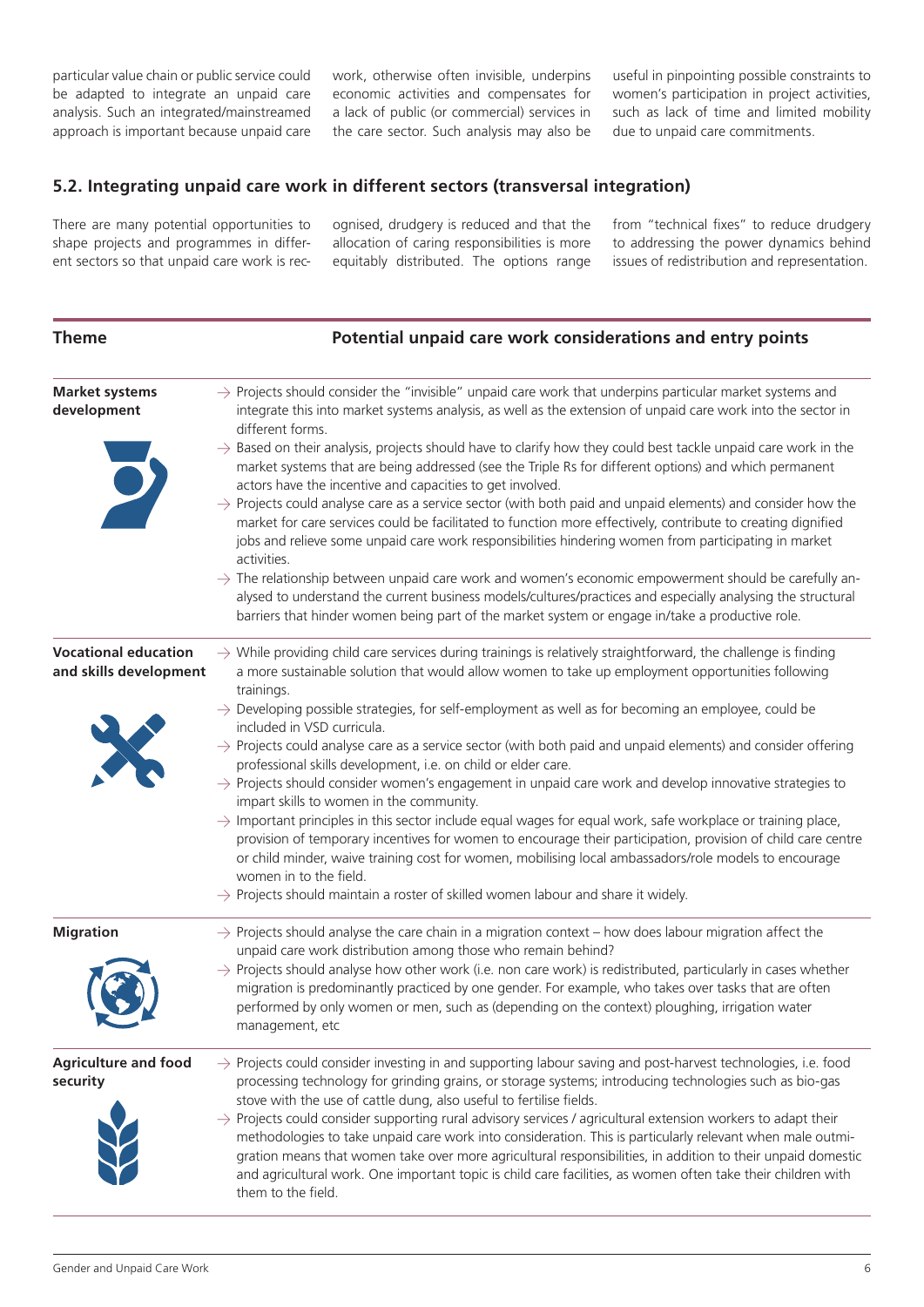| <b>Natural resource</b><br>management    | $\rightarrow$ Different tenure arrangements may affect women's unpaid care duties, for example time required to collect<br>fuelwood for cooking or water for drinking and washing. Projects may be able to contribute to reducing<br>unpaid care work by improving access to natural resources under community or indigenous tenure<br>arrangements. Technical solutions, such as improved stoves, could be considered to reduce the amount of<br>time women spend collecting fuelwood.<br>$\rightarrow$ Projects should analyse how community labour contributions, i.e. in forest management, affect women's<br>time use and unpaid care work distribution. Likewise, participation in user groups for managing resources.<br>$\rightarrow$ Consider environmental care work – the conservation of water, forests and such. It is important to value<br>and acknowledge women's role in such care and conservation activities.                                                                                                                                                                                                                                                                                                                                                                                                                                                                                                                                                                                                                                                                                                                                                                                                                                                                                                |
|------------------------------------------|---------------------------------------------------------------------------------------------------------------------------------------------------------------------------------------------------------------------------------------------------------------------------------------------------------------------------------------------------------------------------------------------------------------------------------------------------------------------------------------------------------------------------------------------------------------------------------------------------------------------------------------------------------------------------------------------------------------------------------------------------------------------------------------------------------------------------------------------------------------------------------------------------------------------------------------------------------------------------------------------------------------------------------------------------------------------------------------------------------------------------------------------------------------------------------------------------------------------------------------------------------------------------------------------------------------------------------------------------------------------------------------------------------------------------------------------------------------------------------------------------------------------------------------------------------------------------------------------------------------------------------------------------------------------------------------------------------------------------------------------------------------------------------------------------------------------------------|
| <b>Rural infrastructure</b>              | $\rightarrow$ Projects should analyse how community labour contributions, i.e. in road construction, affect women's<br>time use and unpaid care work distribution. Likewise, participation in user groups for managing infrastruc-<br>ture.<br>$\rightarrow$ Projects could consider investing in/supporting infrastructure development specifically aiming to reduce<br>unpaid care work, such as water points, irrigation systems, roads, or electrification and clean energy.                                                                                                                                                                                                                                                                                                                                                                                                                                                                                                                                                                                                                                                                                                                                                                                                                                                                                                                                                                                                                                                                                                                                                                                                                                                                                                                                                |
| Local governance and<br>decentralisation | $\rightarrow$ In contexts of decentralisation, local governments may be responsible for providing key services and infra-<br>structure that affect unpaid care work, ranging from child care to drinking water. In partnership with local<br>governments, projects could analyse and target improvements in services that are considered particularly<br>important for reducing or redistributing unpaid care work, such as child care services.<br>$\rightarrow$ Local governments may also be responsible for regulating services that are provided by other actors,<br>whether private sector or NGOs. Through their regulatory power governments can influence the delivery<br>and the financing schemes of services that affect unpaid care responsibilities or the care service sector itself<br>(including both paid and unpaid elements).<br>$\rightarrow$ Unpaid care work is connected to civil status and work force participation. For example, entitlement to<br>public services or social benefits and protection request an official civil status, and are often linked to<br>formal employment. Access to these benefits may be hampered by not being registered as a resident<br>in a particular locality, or having registered one's marriage or the birth of children. Civil registry is thus a<br>potential entry point.<br>$\rightarrow$ Projects should consider how the time requirements of participatory processes such as strategic develop-<br>ment planning processes relate to unpaid care responsibilities.<br>$\rightarrow$ Advocate for social security provisions and also support government to implement it with public funding.<br>$\rightarrow$ Projects could support public spending for infrastructure development that reduces women's workload, like<br>community child care centres. |
| <b>Climate change</b>                    | $\rightarrow$ Projects should consider the "invisible" unpaid care work that underpins many community-based resource<br>management and adaptation systems.<br>$\rightarrow$ Possible impact of mitigation actions on UCW should be carefully analysed such as afforestation measures<br>or biofuel plantations, on time spent to access fuel wood, fodder or water.<br>$\rightarrow$ Consider the use of the observation and resource management capacities of men and women, as part of<br>their unpaid care responsibilities (such as being the repository of climate risk management knowledge base<br>or conservation of biodiversity) in designing meaningful adaptation measures.<br>$\rightarrow$ Relationship between women's unpaid care tasks and their ability to participate in decision making<br>platforms (which are often at the national or global level in the climate change domain) should be taken<br>into account while designing processes.<br>$\rightarrow$ Analysis of evolution of resource access and control due to climate change and its impact on the load and<br>time of unpaid care work should be part of every step of the PCM cycle.                                                                                                                                                                                                                                                                                                                                                                                                                                                                                                                                                                                                                                                        |
| disaster risk reduction                  | <b>Emergency response &amp;</b> $\rightarrow$ Women's unpaid care work burden often increases dramatically after natural disasters.<br>$\rightarrow$ Responses should take this into account, to ensure that unpaid care work (and its time demands, including<br>access to water and fuel) are recognised in all phases of planning, implementation, response and recovery.<br>$\rightarrow$ Furthermore, women who are completely overburdened by trying to manage the domestic tasks and<br>caring for families in new and difficult post-emergency situations may not have the time or capacities to<br>participate effectively in consultations around response and recovery interventions.                                                                                                                                                                                                                                                                                                                                                                                                                                                                                                                                                                                                                                                                                                                                                                                                                                                                                                                                                                                                                                                                                                                                |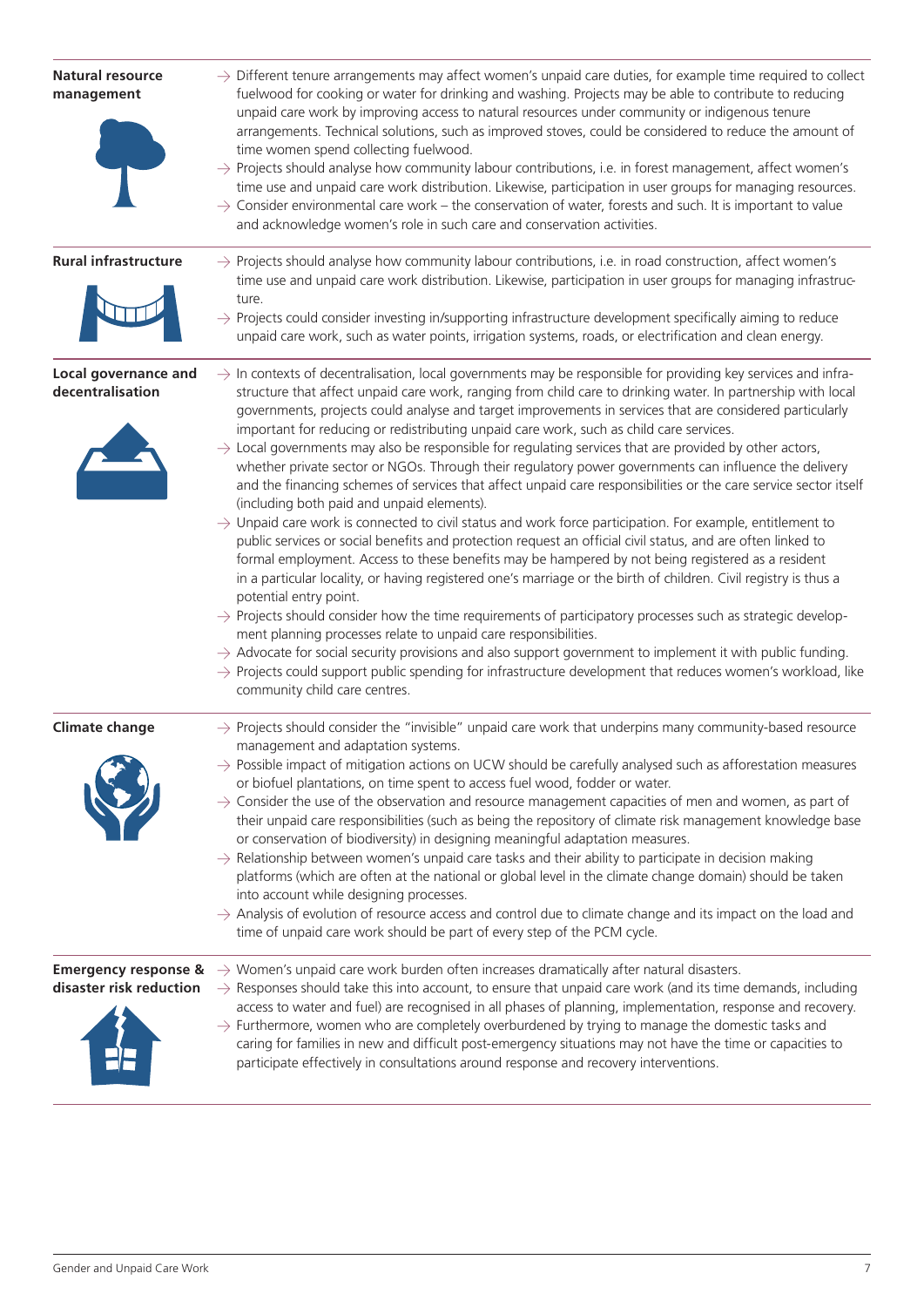### **5.3. Integrating unpaid care work at different levels**

Unpaid care work analysis aims to contribute to changes at different levels.

**Individual, household and community level**: First is the level of individual women and men, who are empowered through the process of reflection and discussion to analyse their own particular time use and propose responses to more equitably distribute the shares of unpaid care work. The process aims to both strengthen agency and change structures within a household and community.

**State and private sector levels**: One of the aims of unpaid care work analysis is to frame care as a societal issue and a "public good" – a situation of unequal and inequitable care work distribution is a challenge for society as a whole, rather than only as a burden for individual women. The unpaid care analysis process thus aims to contribute to changes

also at a more systemic level beyond particular households and communities. States and private sector actors have responsibilities to ensure social protection policies that address women's disproportionate burden of unpaid care work and the private sector can act responsibly and guarantee decent work conditions as service providers in the care sector.

#### **An initiative resulting from a time use and unpaid care work analysis: Samala Community Child Care Centre in Belpata VDC, Dailekh, Nepal**

*"I keep my daughter in the "Community Child Care Centre" and go to the fields to harvest paddy without feeling stressed. I am happy that my child is getting good care, and is being taken care of in a safe environment." – Tulasi BK (24 yrs), mother of a 2 year old.*

Samala Community Child Care Centre in ward 5 of Belpata Village Development Committee has become a model initiative in Dailekh district. The Child Care Centre is operated by the women of Samala Community Awareness Centre, a group of Dalit women. Presently accommodating 15 children of ages ranging from 1 to 5 years the Child Care Centre is a part of the pilot action research by HELVETAS Swiss Intercooperation that aims to plan and implement different programmatic interventions to recognise, reduce and redistribute women's engagement in unpaid care work and to improve women's representation at local level institutions. Although the Child Care Centre is in the early days of its existence, the short term advantages that the mothers of the children have expressed shows that it has become easier for them to go to do paid work (mostly crushing stones, working in others' farms) and to work in their own farms (subsistence agriculture) without worrying about their children.

**Advocacy and policy dialogue**: Longer term and more systemic responses to unpaid care work, imply changes also at the policy level. A report on unpaid work within OECD countries noted that public policies have a significant impact on the gendered distribution of unpaid work.

Advocacy and policy dialogue agendas will differ between contexts, but important elements may include social security and pension policies, tax systems, public childcare and other care responsibilities and parent leave arrangements. Equally important are awareness-raising campaigns,

aiming to both recognise unpaid care work and also challenge prevailing social norms about "women's work" and "men's work". A good example is MenCare<sup>5</sup> a global fatherhood campaign promoting equitable involvement of men in childcare and domestic work.



www.men-care.org